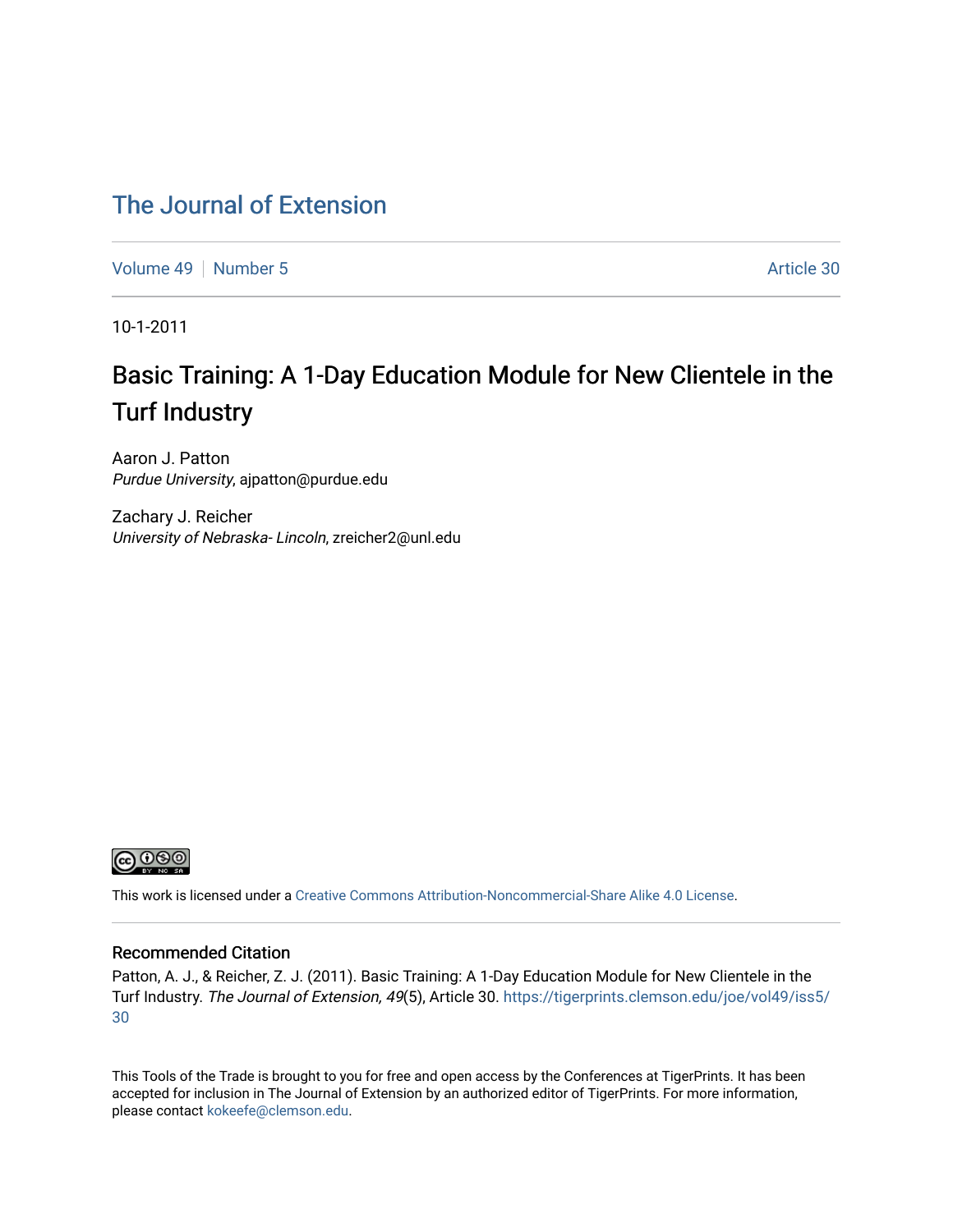

# **October 2011 Volume 49 Number 5 Article Number 5TOT6**

[Return to Current Issue](http://www.joe.org:80/joe/2011october/)

# **Basic Training: A 1-Day Education Module for New Clientele in the Turf Industry**

#### **Aaron J. Patton**

Assistant Professor/Turfgrass Extension Specialist Purdue University W. Lafayette, Indiana [ajpatton@purdue.edu](mailto:ajpatton@purdue.edu)

> **Zachary J. Reicher** Professor Turfgrass Science University of Nebraska-Lincoln Lincoln, Nebraska [zreicher2@unl.edu](mailto:zreicher2@unl.edu)

**Abstract:** It is important that Extension education programs be directed at clientele new to the turfgrass industry. A 1-day Basic Training: Turf Management seminar was created in 2006 to provide education to those new to the turfgrass industry. The seminar covered the basics of turfgrass management including growth, physiology, fertilization, cultural practices, and pest management. Education was provided to 537 clientele with this program during its first 4 years, indicating the popularity of this 1-day training module. Ninety-five percent of attendees indicated that they felt better equipped to do their job after attending the seminar.

# **Introduction**

The use of face-to-face workshops and seminars to teach clientele and transfer technology is common among turfgrass Extension specialists (Patton, Trenholm, & Waltz, 2011), but training opportunities are limited for new employees entering the turfgrass industry. Within the turfgrass industry, the majority of new employees come from lawn care/grounds maintenance (Fidanza, Sanford, Guiser, & Borger, 2009), indicating the importance of developing programs specific for lawn care and grounds maintenance. Although the exact turnover among employees of the turf industry is unknown, it is known that 51% of nursery and landscape industry employees leave their positions less than 5 years after starting (Mathers et al., 2010).

Due to employee turnover and the need to provide introductory level training, it is important that some extension education programs be directed at clientele new to the turfgrass industry. A one-day "Basic Training: Turf Management" seminar was created in 2006 at Purdue University to provide education to clientele new to the turfgrass industry. The seminar was then implemented in Arkansas through the University of Arkansas Cooperative Extension Service and in Indiana through Purdue University and the Midwest Regional Turf Foundation (MRTF) <[http://mrtf.org](http://mrtf.org/)>.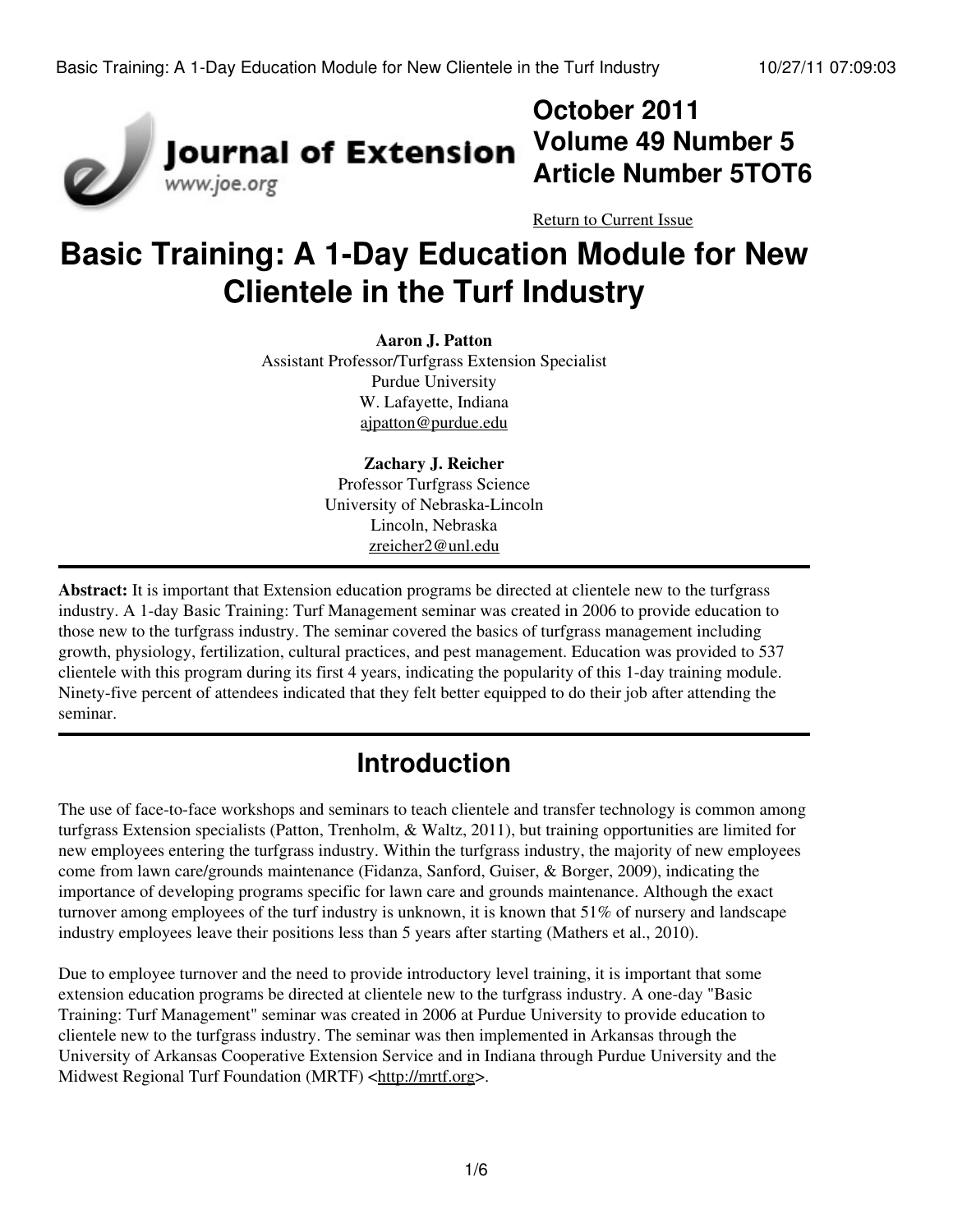### **Objectives**

The primary objective of the seminar was to provide basic turfgrass knowledge and application for new turfgrass industry employees in an efficient 1-day program. The seminar covered the basics of plant growth and physiology; turfgrass establishment, including soil preparation, species selection, planting date, and post-planting care; cultural practices such as mowing, irrigation, aerification, and thatch control; fertilization, including rates, timing, and nutrient sources; common turf weed, insect and disease identification, biology, and control; and, last, the practical and legal aspects of using pesticides.

A secondary objective was to provide additionally training and pesticide recertification credits. The final objective of the seminar was to make a small profit after recovery of programmatic costs. Extension programs should recover costs at a minimum or make a small profit (Voigt & Reicher, 2005) that can be used to fund other Extension activities, professional advancement, equipment, or applied research. Furthermore, paying for education increases the perceived value (Comer, Birkenholz, & Stewart, 2004). In Indiana the cost was \$60 for members of the MRTF and \$90 for non-members. The cost was \$65 in Arkansas. The average profit for these events was \$1,042, with an average attendance of 34.

# **Logistics**

This Basic Training: Turf Management seminar was offered in two states at multiple geographic locations in each state to facilitate greater participation (Figure 1, Table 1). Additionally, the seminar was offered in December through February during a period of inactivity for turf professionals. Locations were selected based upon population and collaboration with county Extension educators. The seminar was advertised to turf clientele in each state using mailing and email lists. The seminars typically had an attendee cap of 50 attendees based on location, which was typically at a county or state Extension office, fairgrounds, community college, or convention center. Preregistration was encouraged for attendees so that binders with handouts could be prepared in advance. The seminar began in the morning and ran for 6 hours total with a break for lunch. Topics were covered by the turfgrass Extension specialist using discussion and lecture.

| Table 1.                                                                    |
|-----------------------------------------------------------------------------|
| Workshop Locations and the Number of Participants in Each State (2006-2009) |

| <b>State</b> | <b>Location</b> (Year)                                                                                                                                             | Number of<br><b>Seminars</b> | Number of<br><b>Participants</b> |
|--------------|--------------------------------------------------------------------------------------------------------------------------------------------------------------------|------------------------------|----------------------------------|
| Arkansas     | Fayetteville (2007), Hot Springs (2007),<br>Little Rock (2007, 2008), Rogers (2009),<br>West Memphis (2008)                                                        | 6                            | 135                              |
| Indiana      | Evansville (2008), Fort Wayne<br>(2007, 2009), Indianapolis (2007, 2008,<br>2009), New Albany (2007), Plymouth<br>(2008), Sellersburg (2008), Valparaiso<br>(2006) | 10                           | 402                              |
| Total        |                                                                                                                                                                    | 16                           | 537                              |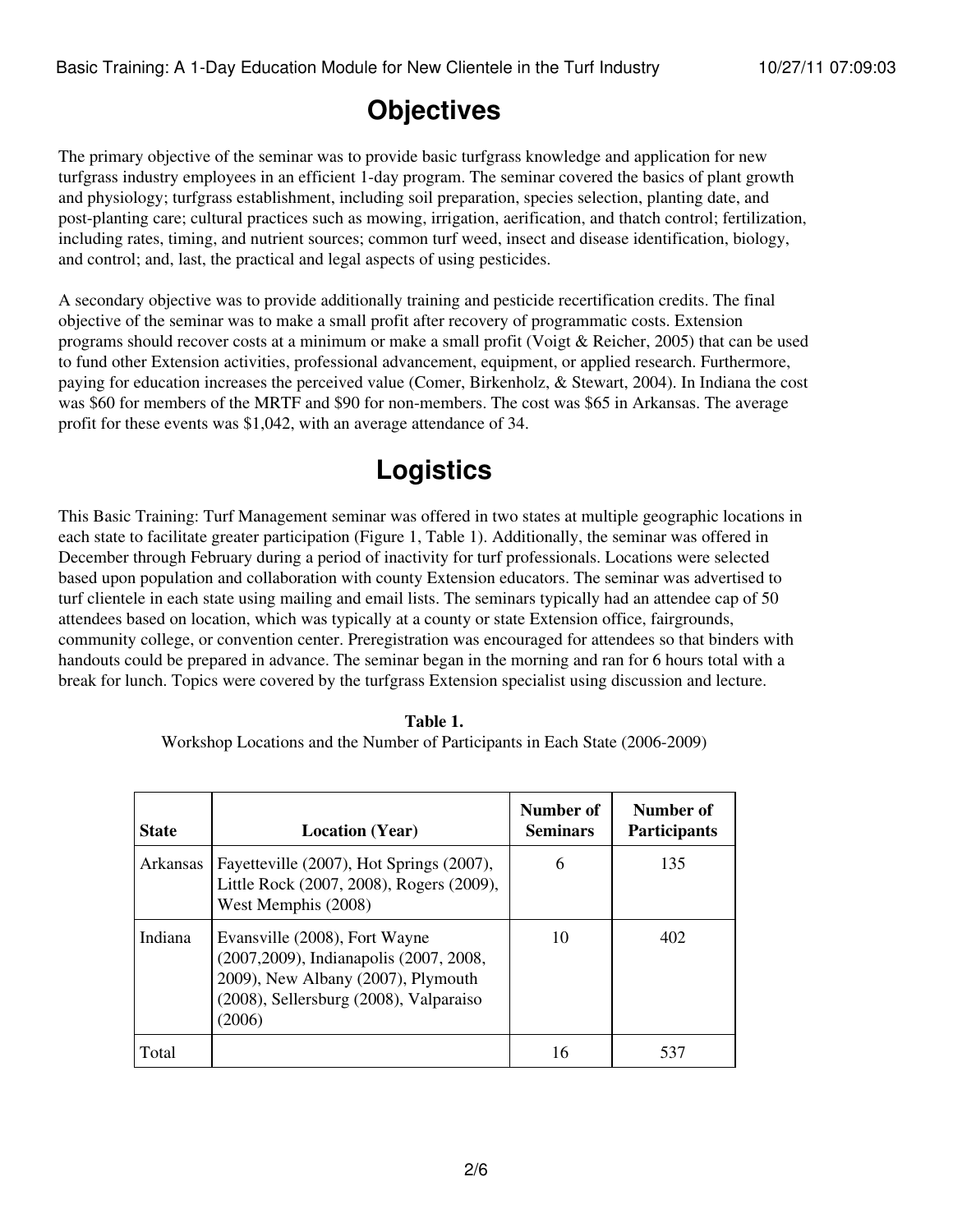#### **Figure 1.**

Population Map Showing Basic Training Seminar Locations in Indiana and Arkansas (2006-2009)



### **Attendee Learning**

Pretests/posttests were used to help measure attendee learning. Starting in 2007, a pretest and posttest were given to each participant at the start and end of the seminar, respectively. The questions were based on the content covered during the seminar. Additional data on the turf industry work experience of attendees was collected in 2009.

The data reflect that attendees learned during this seminar, with a modest improvement of 15% from pretest to posttest (Table 2). This improvement was less than expected and less than reported at a week-long turfgrass short course in Illinois and Indiana (Voigt & Reicher, 2005). All experience levels improved from the pretest to posttest, with posttest scores highest among the most experienced. Unexpectedly, improvement was higher ( $>14\%$ ) for those with 5-20 years of experience and lower ( $<12\%$ ) for those with  $<$ 6 years of experience (Table 3). We are unsure as to why this occurred, but it could be due to 1) the questions we selected for the exam, 2) participants unaccustomed to taking tests, 3) greater recall of previously learned information among advanced participants from pretest to posttest, 4) inaccuracies from guessed answers (La Barge, 2007) or 5) greater interest and attention among those with more turf experience.

Though this seminar was primarily targeted at beginning level turf professionals, 57% of attendees had >5 years of work experience in turf. This suggest that experienced professionals appreciate "refresher" courses, especially when pesticide certification credits are offered, but also indicates that instructors need to be flexible in tailoring each course to the experience level of the attendees.

#### **Table 2.**

Improvement as Measured by a Percentage of Correct Answers on a Pretest and Posttest (2007-2009)

|      | Number of           | <b>Pretest</b>    | <b>Posttest</b>      | Improvement     |
|------|---------------------|-------------------|----------------------|-----------------|
| Year | <b>Participants</b> | $\mathscr{C}_o$ , | $\mathscr{Y}_{\ell}$ | $^{\prime}\%$ , |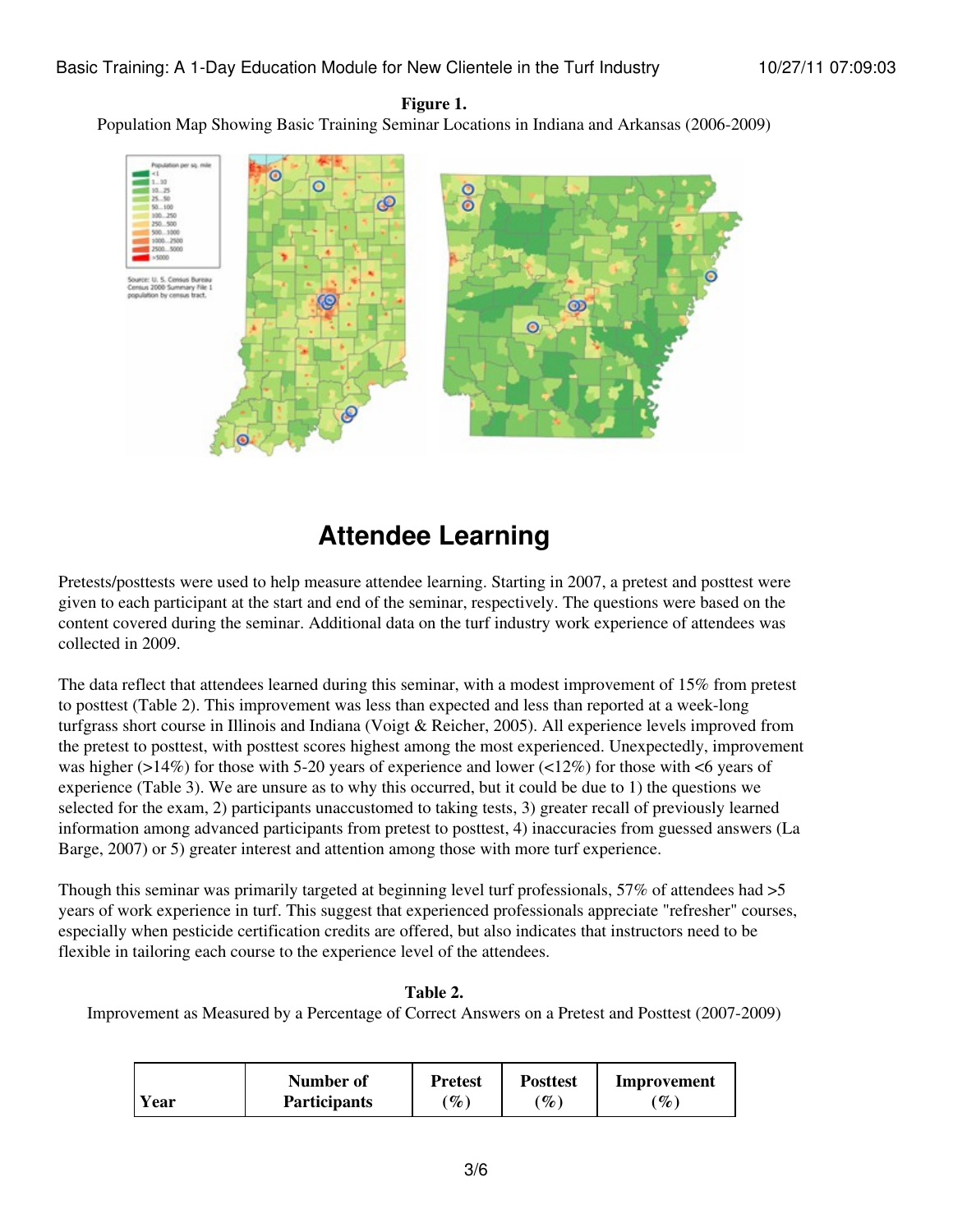| 2007             | 63  | 59 | 71 | 12 |
|------------------|-----|----|----|----|
| 2008             | 110 | 64 | 81 | 17 |
| 2009             | 100 | 66 | 80 | 14 |
| Weighted<br>mean |     | 63 | 78 | 15 |

#### **Table 3.**

Improvement by Turf Work Experience as Measured by a Pretest and Posttest in 2009 (n=100)

| <b>Experience</b> | Number of<br>Participants | <b>Pretest</b><br>$(\%)$ | <b>Posttest</b><br>$(\%)$ | Improvement<br>$(\%)$ |
|-------------------|---------------------------|--------------------------|---------------------------|-----------------------|
| $<$ 1 year        | 16                        | 52                       | 61                        | 9                     |
| 1-2 years         | 10                        | 53                       | 64                        | 11                    |
| 3-5 years         | 17                        | 56                       | 65                        | 9                     |
| 5-10 years        | 15                        | 50                       | 67                        | 17                    |
| $10-20$ years     | 23                        | 53                       | 68                        | 15                    |
| >20 years         | 19                        | 64                       | 72                        | 8                     |

### **Attendee Evaluations**

At the conclusion of each seminar, each attendee was given a seminar evaluation form to help gather information and document impact. Ninety-two percent of the surveys were completed and returned. The evaluation form included questions on the venue/classroom, most and least favorite topics, suggestions for improvement, five questions about the seminar (Table 4), and an overall seminar quality rating.

The responses (>94%) indicated that attendees would recommend others attend the seminar in the future. Despite pretest and posttest data showing only modest improvement, 95% of attendees felt better equipped to do their job following the seminar (Table 4). Ninety-eight percent of the respondents increased their knowledge of pesticide, nutrient, and water inputs, and 95% increased their understanding of environmental stewardship. Although not a primary objective of this seminar, 72% of attendees felt the seminar would help them save money for their business. These responses are similar to responses in a survey of a week-long turfgrass short course in Illinois and Indiana (Voigt & Reicher, 2005). Attendees rated the overall quality of this seminar as 4.4 on a scale of 1 to 5, where 5=excellent, 4=good, 3=fair, 2=poor, and 1=very poor.

#### **Table 4.**

Results of Post Seminar Survey Pooled Across Arkansas (2007-2009) and Indiana (2009) (n=198)

| <b>Question</b> | Yes |       | No Unsure |
|-----------------|-----|-------|-----------|
|                 | 95% | $0\%$ | 5%        |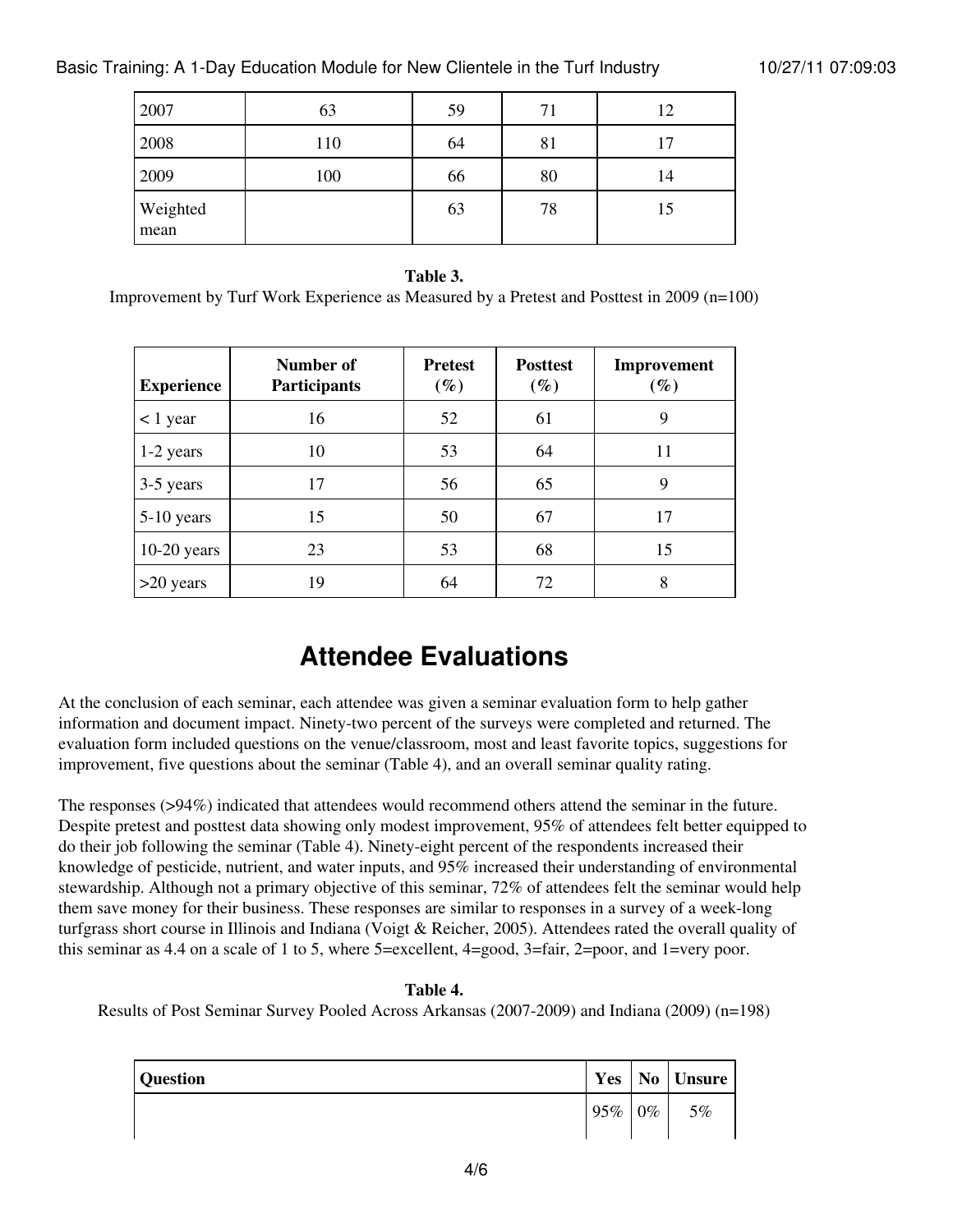| Would you consider attending this seminar next year, or<br>recommending that others attend?                                                                                                                                     |        |       |       |
|---------------------------------------------------------------------------------------------------------------------------------------------------------------------------------------------------------------------------------|--------|-------|-------|
| From discussions at this seminar, do you feel better equipped to<br>do your job more effectively and efficiently?                                                                                                               | $95\%$ | $1\%$ | $4\%$ |
| Has this or other Midwest Regional Turf Foundation (or<br>University of Arkansas Cooperative Extension Service) events<br>helped to increase your knowledge of pesticides, nutrients, and<br>water inputs for maintaining turf? | 98%    | $1\%$ | $1\%$ |
| From discussions at this seminar, do you feel you will be able<br>to manage turf in a more environmentally conscious manner?                                                                                                    | $95\%$ | $1\%$ | $4\%$ |
| From discussions at this seminar, do you feel you will be able<br>save money for your company/organization?                                                                                                                     | $72\%$ | $7\%$ | 21%   |

# **Conclusion**

There are opportunities to provide education to new employees of the turfgrass and green industries. A 1-day seminar covering basic principles of turf management was successful at improving attendee knowledge. Despite the economy, these seminars were well-attended, profitable, and highly rated by those who attended. This seminar can serve as a template and encouragement for those wishing to reach clientele through new educational outreach programs.

#### **Acknowledgements**

The authors want to express their gratefulness to Jon Trappe and Jennifer Biehl for their grading tests and compiling survey responses, and to the Midwest Regional Turf Foundation, Purdue University, and the University of Arkansas Cooperative Extension Service for co-sponsoring these seminars.

### **References**

Comer, M. M., Birkenholz, R. J., & Stewart, B. R. (2004). The role of the Cooperative Extension Service as perceived by North Carolina Cooperative Extension Service administrators. *Journal of Southern Agricultural Education Research*, 54(1) Retrieved from:<http://www.jsaer.org/pdf/Vol54/54-01-156.pdf>

Fidanza, M. A., Sanford, D. L., Guiser, S. D., & Borger, J. A. (2009). Turfgrass industry practitioners and the pesticide label. *Journal of Extension* [On-line], 47(6) Article 6IAW4. Available at: <http://www.joe.org/joe/2009december/iw4.php>

La Barge, G. (2007). Pre- and post-testing with more impact. *Journal of Extension* [On-line], 45(6) Article 6IAW1. Available at:<http://www.joe.org/joe/2007december/iw1.php>

Mathers, H. M., Acuna, A. A., Long, D. R., Behe, B. K., Hodges, A. W., Haydu, J. J., Schuch, U. K., Barton, S. S., Dennis, J. H., Maynard, B. K., Hall, C. R., McNeil, R., & Archer, T. 2010. Nursery worker turnover and language proficiency. *HortScience* 45(1):71-77.

Patton, A. J., Trenholm, L. E., & Waltz, F. C. (2011). Turfgrass Extension and outreach programming. In J.